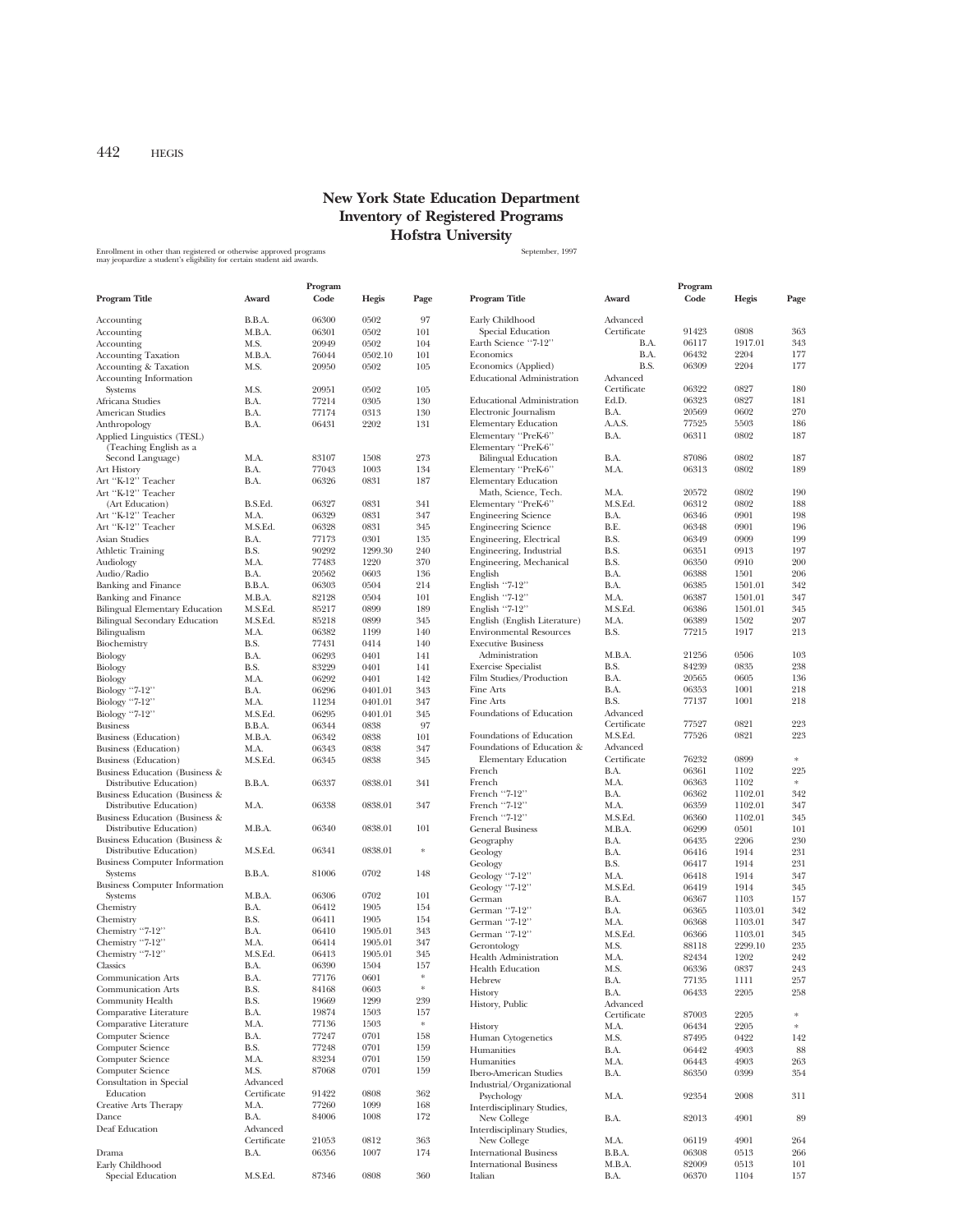| Program                                                      |                     |                |                    | Program    |                                                         |                         |       |         |               |
|--------------------------------------------------------------|---------------------|----------------|--------------------|------------|---------------------------------------------------------|-------------------------|-------|---------|---------------|
| Program Title                                                | Award               | Code           | Hegis              | Page       | Program Title                                           | Award                   | Code  | Hegis   | Page          |
| Italian "7-12"                                               | B.A.                | 06371          | 1104.01            | 342        | Reading Teacher                                         | M.S.Ed.                 | 13807 | 0830    | 326           |
| Jewish Studies (Judaica)                                     | B.A.                | 77175          | 0399               | 269        | Reading Teacher/                                        |                         |       |         |               |
| Law                                                          | J.D.                | 06384          | 1401               | 119        | Special Education                                       | M.S.Ed.                 | 79300 | 0830.01 | 326           |
| Liberal Arts                                                 | B.A.                | 77216          | 4901               | 273        | Rehabilitation Counseling                               | M.S.Ed.                 | 77761 | 2104.10 | 332           |
| Liberal Arts, University                                     |                     |                |                    |            | Russian                                                 | B.A.                    | 06116 | 1106    | 157           |
| Without Walls                                                | B.A.                | 06439          | 4901               | 94         | Russian "7-12"                                          | B.A.                    | 06378 | 1106.01 | 342           |
| Liberal Arts, University<br>Without Walls                    | B.S.                | 78070          | 4901               | 94         | Russian "7-12"                                          | M.A.                    | 06380 | 1106.01 | 347           |
| Managed Care                                                 | Advanced            |                |                    |            | Russian "7-12"                                          | M.S.Ed.                 | 06379 | 1106.01 | 345           |
|                                                              | Certificate         | 20244          | 1202               | 244        | School Administrator                                    | Advanced                |       |         |               |
| Management                                                   | B.B.A.              | 06305          | 0506               | 276        | & Supervisor                                            | Certificate             | 06324 | 0828    | 180           |
| Management                                                   | M.B.A.              | 82129          | 0506               | 101        | School and Community                                    |                         |       |         |               |
| Management (Hauppague)                                       | M.B.A.              | 19287          | 0506               | 101        | <b>Health Education</b>                                 | B.S.                    | 86010 | 0837    | $\frac{1}{2}$ |
| Marketing                                                    | B.B.A.              | 06307          | 0509               | 280        | School Counselor                                        | Advanced<br>Certificate | 06319 | 0826.01 | 164           |
| Marketing                                                    | M.B.A.              | 82130          | 0509               | 101        | School Counselor                                        |                         | 06318 |         | 164           |
| Marriage & Family Therapy                                    | Advanced            |                |                    |            | School Counselor                                        | M.S.Ed.                 |       | 0826.01 |               |
|                                                              | Certificate<br>M.A. | 86077<br>82523 | 2104.10<br>2104.10 | 285<br>284 | <b>Bilingual Extension</b>                              | Advanced<br>Certificate | 19832 | 0899    | 165           |
| Marriage & Family Therapy<br>Mass Media Studies              | B.A.                | 20570          | 0601               | 287        | School Health Education                                 | B.S.                    | 19772 | 0837    | 238           |
| Mathematics                                                  | B.A.                | 06397          | 1701               | 289        | School Psychologist                                     | M.A.                    | 06321 | 0826.02 | 312           |
| Mathematics                                                  | B.S.                | 06401          | 1701               | 289        | School Psychologist                                     | Ph.D.                   | 06320 | 0826.02 | 313           |
| Mathematics, Applied                                         | M.A.                | 06402          | 1703               | 290        |                                                         |                         |       |         |               |
| Mathematics, Applied                                         | M.S.                | 90085          | 1703               | 290        | Secretarial and Office Subjects<br>(Business Education) | B.S.Ed.                 | 06339 | 0838    | 341           |
| Mathematics "7-12"                                           | B.A.                | 06398          | 1701.01            | 343        | Sex Counseling                                          | Advanced                |       |         |               |
| Mathematics "7-12"                                           | M.A.                | 06400          | 1701.01            | 347        |                                                         | Certificate             | 82529 | 2104.10 | 165           |
| Mathematics "7-12"                                           | M.S.Ed.             | 06399          | 1701.01            | 345        | Social Studies "7-12"                                   | B.A.                    | 02359 | 2201.01 | 343           |
| Middle School Extension,                                     | Advanced            |                |                    |            | Social Studies "7-12"                                   | M.A.                    | 02357 | 2201.01 | 347           |
| grades 5-6                                                   | Certificate         | 19805          | 0899               | 347        | Social Studies "7-12"                                   | M.S.Ed.                 | 02142 | 2201.01 | 345           |
| Middle School Extension,                                     | Advanced            |                | 0844               |            | Sociology                                               | B.A.                    | 06437 | 2208    | 351           |
| grades 7-9<br>Music                                          | Certificate<br>B.A. | 19806<br>06354 | 1005               | 191<br>296 | Spanish                                                 | B.A.                    | 06375 | 1105    | 354           |
| Music                                                        | B.S.                | 06355          | 1005               | 296        | Spanish                                                 | M.A.                    | 06374 | 1105    | $\approx$     |
| Music "K-12" Teacher                                         | B.A.                | 06332          | 0832               | 340        | Spanish "7-12"                                          | B.A.                    | 06372 | 1105.01 | 342           |
| Music "K-12" Teacher                                         | B.S.Ed.             | 06331          | 0832               | 343        | Spanish "7-12"                                          | M.A.                    | 06376 | 1105.01 | 347           |
| Music "K-12" Teacher                                         | M.A.                | 06333          | 0832               | 347        | Spanish "7-12"                                          | M.S.Ed.                 | 06373 | 1105.01 | 345           |
| Music "K-12" Teacher                                         | M.S.Ed.             | 06330          | 0832               | 345        | Special Education                                       |                         |       |         |               |
| Natural Science                                              | B.A.                | 06440          | 4902               | 92         | & Art Therapy                                           | M.S.Ed.                 | 86078 | 0899    | 361           |
| Natural Science                                              | M.A.                | 06441          | 4902               | $\approx$  | Special Education Assessment                            | Advanced                |       |         |               |
| Philosophy                                                   | B.A.                | 06395          | 1509               | 303        | and Diagnosis                                           | Certificate             | 91561 | 0808    | 363           |
| Physical Education                                           | M.S.                | 87061          | 0835               | 244        | Special Education                                       | M.P.S.                  | 81473 | 0808    | 359           |
| Physical Education<br>Teacher "K-12"                         | B.S.Ed.             | 06335          | 0835               | 237        | Special Education, Teachers of                          | M.S.Ed.                 | 06314 | 0808    | 359           |
| Physics                                                      | B.A.                | 06406          | 1902               | 306        | Special Education, Teachers of                          | M.A.                    | 06315 | 0808    | 362           |
| Physics, Applied                                             | B.S.                | 06121          | 1902               | 306        | Special Education, Teachers of                          | Advanced                |       |         |               |
| Physics "7-12"                                               | B.A.                | 06407          | 1902.01            | 343        |                                                         | Certificate             | 78716 | 0808    | 362           |
| Physics "7-12"                                               | M.A.                | 06405          | 1902.01            | 347        | Speech Communication &                                  |                         |       |         |               |
| Physics "7-12"                                               | M.S.Ed.             | 06404          | 1902.01            | 345        | <b>Rhetorical Studies</b>                               | B.A.                    | 20571 | 0601    | 368           |
| <b>Political Science</b>                                     | B.A.                | 06436          | 2207               | 308        | Speech Communication &                                  |                         |       |         |               |
| Postsecondary Transition                                     | Advanced            |                |                    |            | Education                                               | B.A.                    | 20561 | 1506    | 344           |
| Specialist                                                   | Certificate         | 19961          | 0899               | 363        | Speech-Language Pathology                               | B.A.                    | 81105 | 1220    | 370           |
| Print Journalism                                             | B.A.                | 20568          | 0602               | 270        | Speech-Language Pathology                               | M.A.                    | 77482 | 1220    | 371           |
| Program Evaluators, Program                                  |                     |                |                    |            | Speech & Hearing Handicapped,                           |                         |       |         |               |
| to Prepare                                                   | M.S.Ed.             | 78392          | 0824               | 337        | Teachers of                                             | M.A.                    | 06317 | 0815    | 371           |
| Psychology                                                   | B.A.                | 06420          | 2001               | 311        | Taxation                                                | M.S.                    | 20952 | 0502.10 | 105           |
| Psychology                                                   | M.A.                | 06421          | 2001               | 311        | Teaching of English as a Second                         |                         |       |         |               |
| Psychology, Applied Research                                 |                     |                |                    |            | Language (TESL)                                         | M.S.Ed.                 | 83108 | 1508    | 346           |
| & Evaluation                                                 | Ph.D.               | 76316          | 2002               | $\approx$  | <b>Teaching of Writing</b>                              | M.A.                    | 87500 | 0899    | 377           |
| Psychology, Clinical-School                                  | Ph.D.               | 81073          | 2099               | 313        | <b>Teaching of Writing</b>                              | Advanced                |       |         |               |
| Psychology, School-Community<br>Psychology, School-Community | M.A.                | 06423<br>20796 | 2099<br>2099       |            |                                                         | Certificate             | 87501 | 0899    | 378           |
| Psychology, School-Community                                 | M.S.<br>Ph.D.       | 06422          | 2099               | 312<br>*   | Technology and Public Policy                            | B.S.                    | 79551 | 4999    | $\approx$     |
| Psychology, School-Community                                 | Psy.D.              | 19578          | 2099               | 314        | <b>Theater Arts</b>                                     | B.F.A.                  | 06358 | 1007    | 174           |
| Reading, Language, and                                       |                     |                |                    |            | Video/Television                                        | B.A.                    | 20563 | 0603    | 136           |
| Cognition                                                    | Ed.D.               | 13809          | 0830               | 328        | Video/Television                                        | B.S.                    | 20564 | 0603    | 137           |
| Reading, Language, and                                       |                     |                |                    |            | Video/Television &                                      |                         |       |         |               |
| Cognition                                                    | Ph.D.               | 13810          | 0830               | 329        | <b>Business</b>                                         | B.S.                    | 20567 | 0605    | 137           |
| Reading Teacher                                              | Advanced            |                |                    |            | Video/Television &                                      |                         |       |         |               |
|                                                              | Certificate         | 13808          | 0830               | 327        | Film                                                    | B.S.                    | 20566 | 0605    | 137           |
| Reading, Language, and                                       |                     |                |                    |            |                                                         |                         |       |         |               |
| Cognition Teacher                                            | M.A.                | 13806          | 0830               | 327        | *No new students being admitted at this time.           |                         |       |         |               |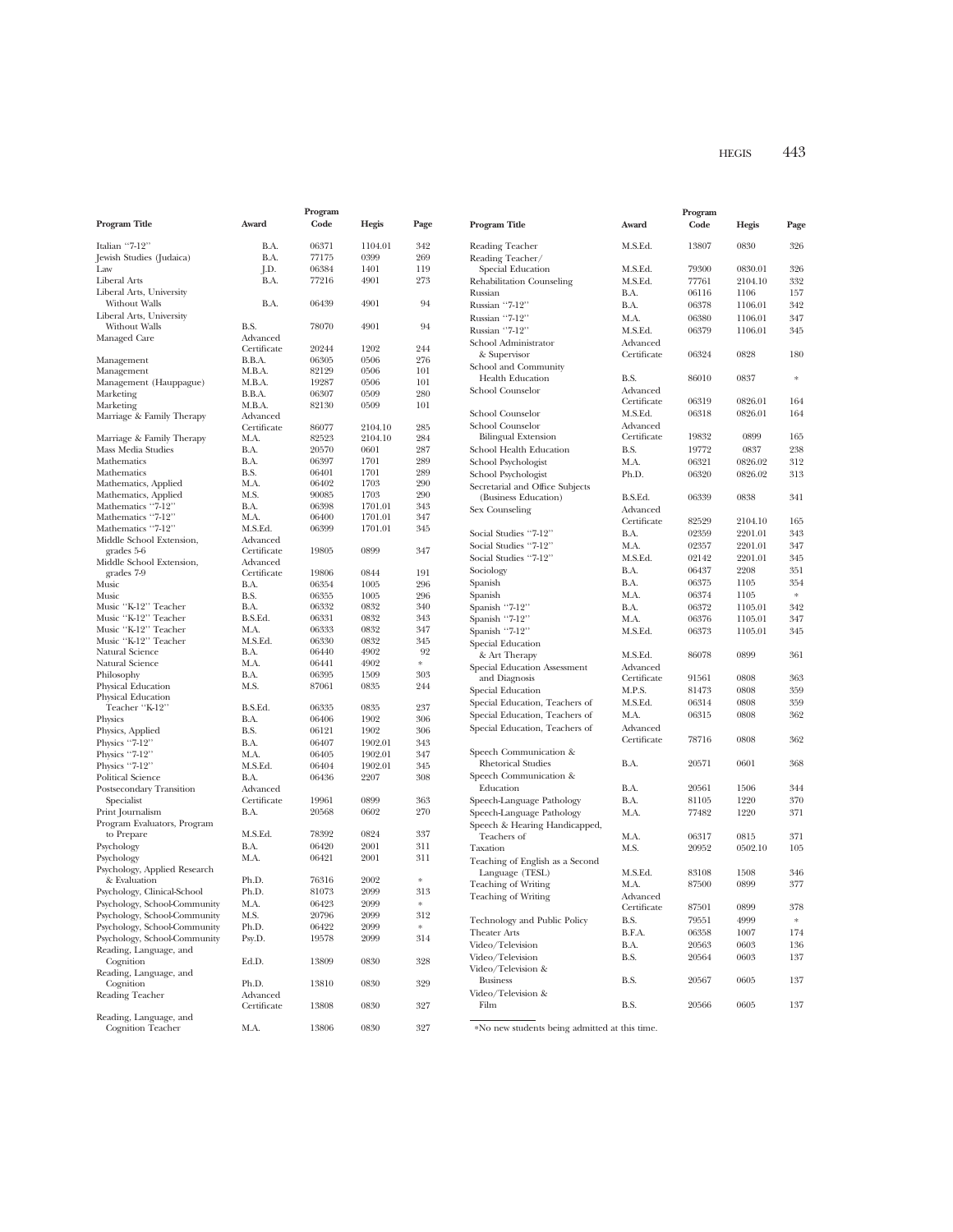# Index

| Absences (see Attendance)                                                | 59               | <b>Applied Economics</b>                        | 177        |
|--------------------------------------------------------------------------|------------------|-------------------------------------------------|------------|
| Academic Advisement                                                      | 14               | <b>Applied Linguistics</b>                      | 273        |
| Academic Calendar<br>47, inside covers                                   |                  | <b>Applied Mathematics</b>                      | 290        |
| Academic Chairs and Distinguished Professorships                         | 400              | <b>Applied Physics</b>                          | 306        |
| <b>Academic Honesty</b>                                                  | 46               | Applied Research and Evaluation in Psychology   | 316        |
| Academic Honors                                                          | 62               | Applied Science, Associate Degree               | 186        |
| Academic Organization                                                    | 8                | Arabic                                          | 134        |
| Academic Projects, Special                                               | 125              | Army Cooperative Program                        | 51         |
| Acceptance Fee (see Tuition Deposit)                                     | 25               | Art Education                                   | 341        |
| Accounting and Business Law                                              | 125              | Art History and Humanities                      | 134        |
| Accounting & Taxation                                                    | 105              | <b>Asian Studies</b>                            | 135        |
| <b>Accounting Certificate Program</b>                                    | 11               | Associate in Applied Science                    | 186        |
|                                                                          | 105              |                                                 | 136        |
| <b>Accounting Information Systems</b><br>Accreditation                   | $\boldsymbol{3}$ | Astronomy                                       |            |
|                                                                          |                  | Athletics, Intercollegiate                      | 16         |
| <b>Activity Fee</b>                                                      | 25               | Athletic Training                               | 240        |
| Address, Change of                                                       | 46               | Attendance                                      | 59         |
| Administration and Policy Studies                                        | 129              | Attendance at Another College                   | 59         |
| Administrative Staff                                                     | 390              | Audiology or Speech-Language Pathology          | 370        |
| Admission to the University                                              |                  | Audio/Video/Film                                | 136        |
| Graduate<br>High School                                                  | 67<br>50         | Auditing                                        | 46         |
| Part-time                                                                | 10, 52           | Availability of Records                         | 49         |
| <b>Summer Sessions</b>                                                   | 10               | Average, Cumulative Grade-Point                 |            |
| Transfer                                                                 | 52               | Graduate                                        | 70         |
| Undergraduate                                                            | 50               | Undergraduate                                   | 57         |
| Advanced Certificate                                                     |                  | Awards                                          | 43         |
| Consultation in Special Education                                        | 362              | Axinn Library, Joan and Donald E.               | 22         |
| Deaf Education                                                           | 363<br>363       | Baccalaureate Degrees with Distinction          | 64         |
| Early Childhood Special Education<br>Middle School Extension, grades 5-6 | 347              | <b>Bachelor</b> of Arts                         | 76         |
| Middle School Extension, grades 7-9                                      | 191              | Africana Studies                                | 130<br>130 |
| Postsecondary Transition Specialist                                      | 363              | American Studies<br>Anthropology                | 131        |
| Public History                                                           | 258              | Art History                                     | 134        |
| School Counselor Bilingual Extension                                     | 165              | Asian Studies                                   | 135        |
| Special Education Assessment and Diagnosis<br>Teaching of Writing        | 363<br>378       | Audio/Radio                                     | 136        |
| <b>Advanced Placement</b>                                                | 50               | Biology                                         | 141        |
|                                                                          |                  | Broadcast Journalism<br>Chemistry               | 270<br>154 |
| Advanced Standing Policy (See Transfer Credit Policy)                    | 53               | Classics                                        | 157        |
| Advanced Standing (Transfer Credit) for Core Courses                     | 80               | Comparative Literature                          | 157        |
| <b>Advanced Study Programs</b>                                           | 69<br>165        | Computer Science                                | 158        |
| Counseling<br><b>Educational Administration</b>                          | 180              | Dance                                           | 172        |
| Foundations of Education                                                 | 223              | Drama                                           | 173        |
| Reading                                                                  | 327              | Economics                                       | 177<br>187 |
| Sex Counseling                                                           | 165              | Education<br>Elementary and Bilingual Education | 187        |
| Special Education                                                        | 362              | <b>Engineering Science</b>                      | 198        |
| Advisement, University                                                   | 14               | English                                         | 206        |
| Africana Studies                                                         | 130              | Film Studies and Production                     | 136        |
| Alumni Relations                                                         | 13               | Fine Arts<br>French                             | 218<br>225 |
| Ambassador Program                                                       | 14               | Geography                                       | 230        |
| American Studies                                                         | 130              | Geology                                         | 231        |
| Anthropology                                                             | 131              | German                                          | 157        |
| Application Fee                                                          | 25               | Hebrew<br><b>History</b>                        | 257<br>258 |
| Application for Graduation                                               |                  | <b>Ibero-American Studies</b>                   | 354        |
| Graduate                                                                 | 73               | Italian                                         | 157        |
| Undergraduate                                                            | 62               | Jewish Studies                                  | 269        |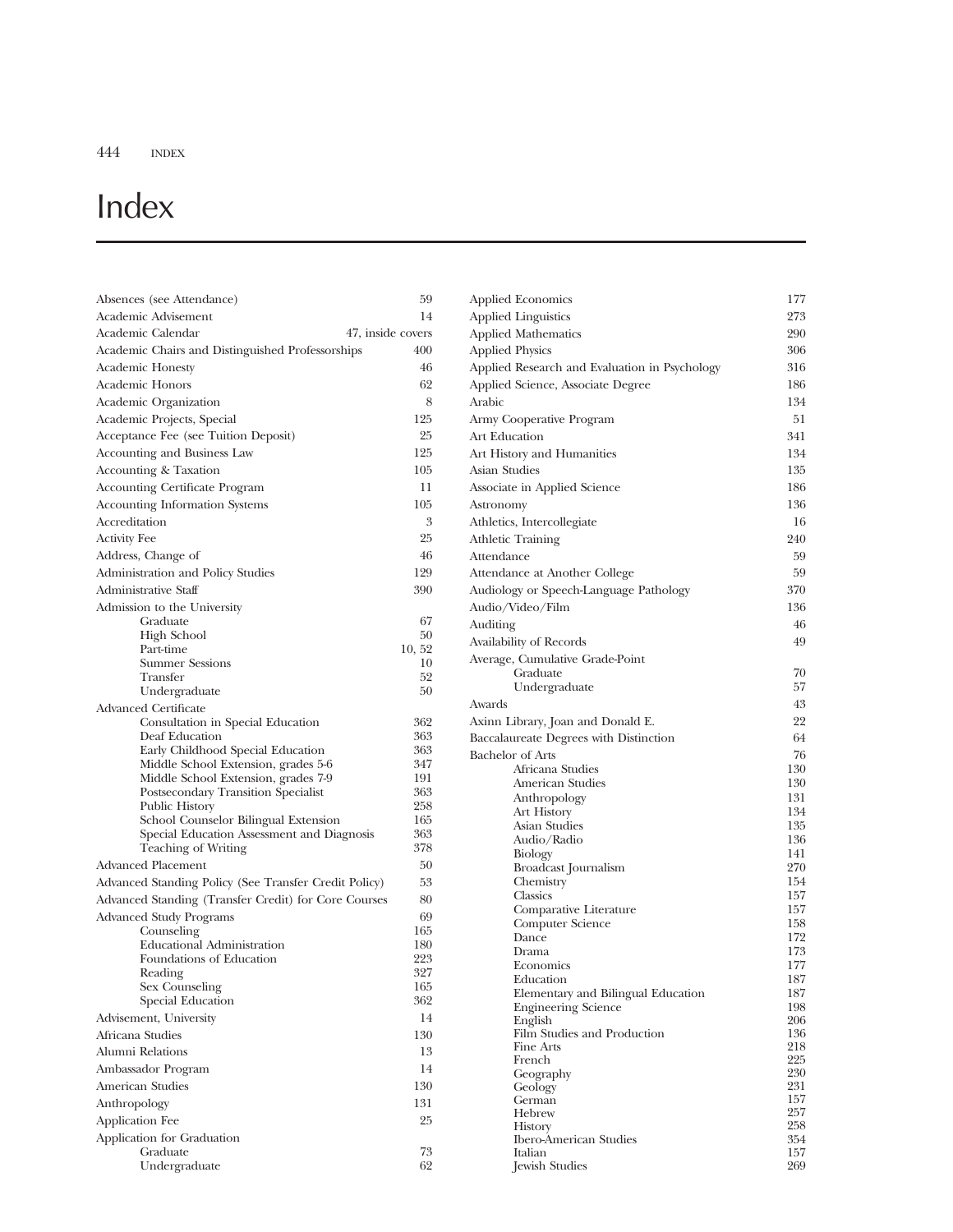| Liberal Arts                                           | 273        |
|--------------------------------------------------------|------------|
| Major                                                  | 76         |
| Mathematics                                            | 289        |
| Minor                                                  | 76         |
| Music                                                  | 296        |
| New College                                            | 84         |
| Philosophy                                             | 303        |
| Physics                                                | 306        |
| Political Science                                      | 308        |
| Print Journalism                                       | 270        |
| Psychology                                             | 311        |
| Russian                                                | 157        |
| Sociology                                              | 351<br>354 |
| Spanish<br>Speech Communication and Rhetorical Studies | 368        |
| Speech Communication Education                         | 344        |
| Speech-Language-Hearing Sciences                       | 370        |
| Speech-Language Pathology                              | 370        |
| Video/Television                                       | 136        |
| Bachelor of Business Administration                    | 97         |
| Accounting                                             | 125        |
| Banking and Finance (see Finance)                      | 214        |
| <b>Business Computer Information Systems</b>           | 148        |
| <b>Business Education</b>                              | 341        |
| <b>International Business</b>                          | 266        |
| Major                                                  | 97         |
| Management                                             | 276        |
| Marketing                                              | 280        |
| Minor                                                  | 99         |
| Bachelor of Engineering                                | 80         |
| <b>Bachelor of Fine Arts</b>                           |            |
| <b>Theater Arts</b>                                    | 174        |
| <b>Bachelor</b> of Science                             | 80         |
| <b>Applied Economics</b>                               | 177        |
| <b>Applied Physics</b>                                 | 306        |
| Athletic Training                                      | 240        |
| Biochemistry                                           | 140        |
| Biology                                                | 141        |
| Chemistry                                              | 154        |
| Community Health                                       | 239        |
| Computer Science                                       | 159        |
| Computer Science and Mathematics                       | 289        |
| <b>Electrical Engineering</b>                          | 199        |
| <b>Environmental Resources</b>                         | 213        |
| <b>Exercise Specialist</b>                             | 238        |
| <b>Fine Arts</b>                                       | 218        |
| Geology                                                | 231        |
| Industrial Engineering                                 | 197        |
| Major                                                  | 80         |
| Mathematics                                            | 289        |
| Mechanical Engineering                                 | 200        |
| Minor                                                  | 80         |
| Music<br>School Health Education                       | 296<br>238 |
| Video/Television                                       | 137        |
| Video/Television and Business                          | 137        |
| Video/Television and Film                              | 137        |
|                                                        | 113        |
| Bachelor of Science in Education<br>Fine Arts          | 341        |
| Music                                                  | 343        |
| School and Community Health Education                  | 238        |
| Teaching of Physical Education                         | 237        |
| Teaching of Secretarial and Office Subjects            | 341        |
|                                                        | 55         |
| Bachelor's Programs                                    |            |
| Band (see Musical Organizations)                       | 24         |
| Banking and Finance (see Finance)                      | 214        |
| Bilingual Elementary Education                         | 189        |
| Bilingual Secondary Education                          | 345        |

| Bilingualism                                                        | 140               |
|---------------------------------------------------------------------|-------------------|
| Binding Fee for Master's Essay                                      | 26                |
| Biochemistry                                                        | 140               |
| Biology                                                             | 141               |
| Biomedical                                                          | 196               |
| <b>Board of Trustees</b>                                            | 6                 |
| <b>Books</b> and Supplies                                           | 26                |
| <b>Bookstore</b>                                                    | 14                |
| Buckley Amendment (see Availability of Records)                     | 49                |
| <b>Bulletin of First Matriculation</b>                              | 67                |
| Bulletin of First Registration                                      | 61                |
| <b>Business Administration</b>                                      |                   |
| Bachelor                                                            | 97                |
| Master<br>Master/Juris Doctor                                       | 101<br>102        |
| Business Computer Information Systems and                           |                   |
| Quantitative Methods                                                | 148               |
| <b>Business Education</b>                                           | 341               |
| <b>Business Law</b>                                                 | 152               |
| Business, Frank G. Zarb School of                                   | 96                |
| Accounting                                                          | 125               |
| Banking and Finance (see Finance)                                   | 214               |
| <b>Business Computer Information Systems</b><br><b>Business Law</b> | 148<br>152        |
| <b>General Business</b>                                             | 229               |
| <b>International Business</b>                                       | 266               |
| Major                                                               | 97                |
| Management                                                          | 276               |
| Marketing<br>Minor                                                  | 280<br>99         |
| Quantitative Methods                                                | 324               |
| Business Studies, Center for                                        | 11                |
| Cafeterias (see Food Services)                                      | 16                |
| Calendar, Academic                                                  | 47, inside covers |
| Campus Map                                                          | 389               |
| Career Planning                                                     |                   |
| (see Career Counseling Center, 15)                                  |                   |
| and Career Center, 14)                                              |                   |
| Center<br><b>Business Studies</b>                                   | 11                |
| Career                                                              | 14                |
| Career Counseling                                                   | 15                |
| Child Care Institute, Diane Lindner-Goldberg                        | 15                |
| Cultural                                                            | 23                |
| <b>Entrepreneurship Development</b><br>Health                       | 12<br>16          |
| Part-time Student Studies                                           | 15                |
| Psychological Evaluation and Research                               | 22                |
| Reading/Communications Resource                                     | 23                |
| Reading/Writing Learning                                            | 23                |
| Special Education and Rehabilitation<br>Speech-Language-Hearing     | 23<br>23          |
| Student                                                             | 20                |
| Certificate of Advanced Study                                       |                   |
| Counseling                                                          | 165               |
| <b>Educational Administration</b>                                   | 180               |
| Foundations of Education                                            | 223               |
| Certification, New York State                                       | 21, 111           |
| Certified Employee Benefit Specialist (CEBS)                        | 11                |
| Change of Address                                                   | 46                |
| Change of Major/Minor/Specialization/                               |                   |
| Concentration/Degree                                                | 46                |
| Change of Program                                                   | 59                |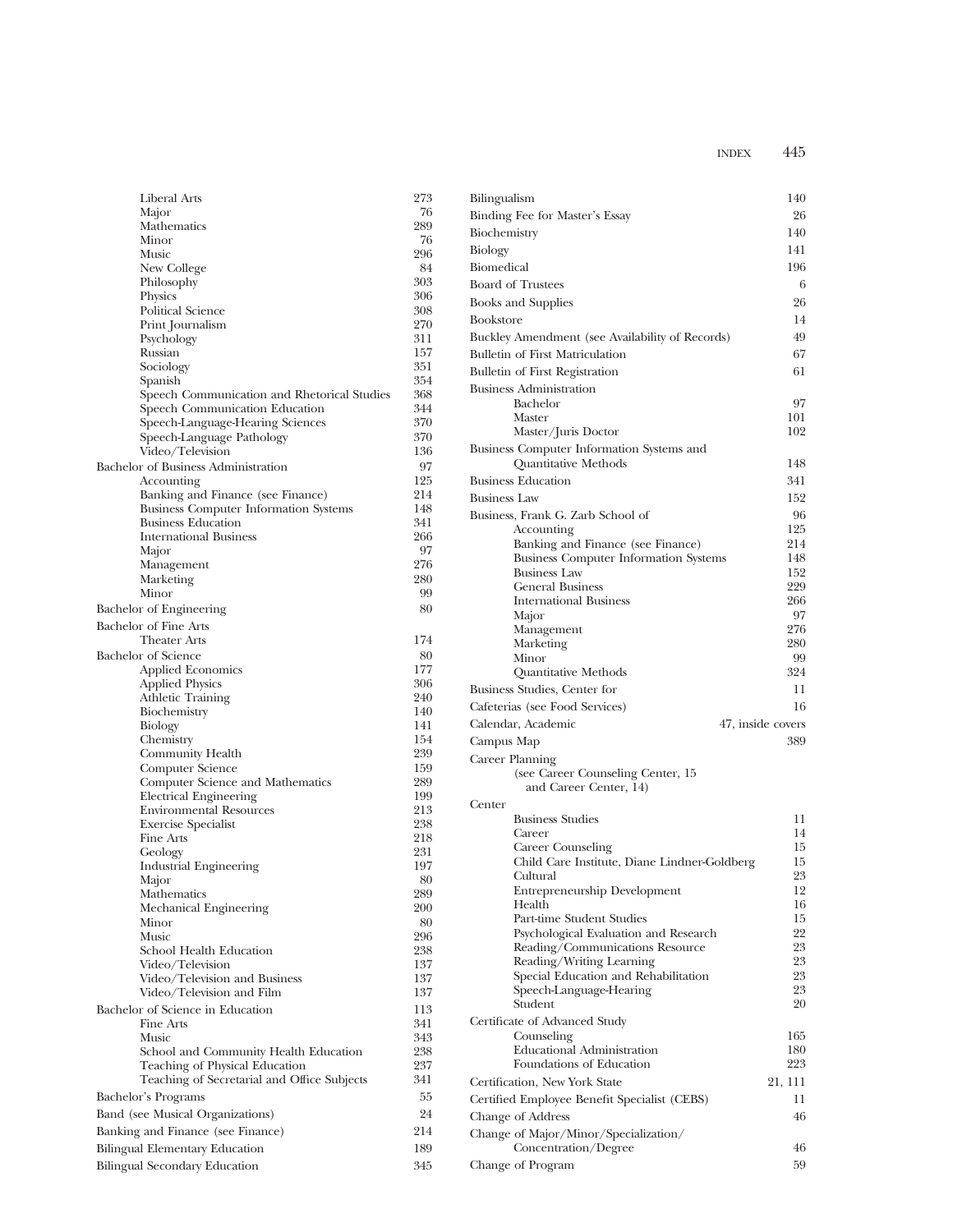| Chaplains                                               | 15            |
|---------------------------------------------------------|---------------|
| Chemistry                                               | 154           |
| Child Care Institute, Lindner-Goldberg                  | 15            |
| Chinese                                                 | 156           |
| Choosing a Program                                      | 55            |
| Chorus (see Musical Organization)                       | 24            |
| Civil Engineering                                       | 196           |
| <b>Class Schedules</b>                                  | 47            |
| Class Standing                                          | 59            |
| Clinical and School Psychology                          | 313           |
| College of Liberal Arts and Sciences                    | 75            |
| Commencement                                            | 62            |
| Common Hour                                             | 47            |
| Communication, School of<br>Audio/Video/Film            | 106<br>136    |
| Journalism and Mass Media Studies                       | 270           |
| Speech Communication and Rhetorical Studies             | 368           |
| Community Health Education                              | 239           |
| Comparative Literature                                  | 157           |
| Comparative Literature and Languages                    | 156           |
| Comprehensive Examination                               | 72            |
| Computer Engineering                                    | 199           |
| Computer Science                                        | 158           |
| Computer Science and Mathematics                        | 289           |
| Computer Science Career Retraining Program              | 12            |
| <b>Computer Services</b>                                | 21            |
| Computer Studies-Microcomputer Applications             | 12            |
| Computer Systems Analysis and Design Certificate        | 12            |
| Consultation in Special Education                       | 362           |
| Continuing Education, University College for            | 10            |
| Continuing Engineering Education                        | 12            |
| <b>Core Courses</b>                                     |               |
|                                                         | 78, 79        |
| Core Curriculum<br>(Advanced Standing, Transfer Credit) | 76            |
| HCLAS; Zarb School of Business                          | 80, 98        |
| Counseling                                              | 164           |
| Counseling, Research, Special Education, and            |               |
| Rehabilitation                                          | 167           |
| Course Numbering System                                 | 48            |
| Creative Arts Therapy                                   | 168           |
| Creative Writing and Literature                         | 206           |
| Credit by Examination                                   |               |
| Graduate                                                | 68            |
| Undergraduate                                           | 50            |
| Credit for Prior Learning                               | 51            |
| Credits, Transfer                                       |               |
| Graduate<br>Undergraduate                               | 68<br>52      |
| Cultural Center, Hofstra                                | 23            |
| Cumulative Grade-Point Average                          |               |
| Graduate                                                | 70            |
| Undergraduate                                           | 57            |
| Curriculum and Teaching                                 | 170           |
| Curriculum Evaluation                                   | 48            |
| Dance                                                   | 172           |
| David Filderman Gallery                                 | 24            |
| Day Program (see Full-Time Study)                       | 9, 47, 50, 67 |
| Deaf Education                                          | 363           |
| Deaf Studies                                            | 11            |
|                                                         |               |

| 15     | Dean of Students                                                     | 15           |
|--------|----------------------------------------------------------------------|--------------|
| 154    | Dean's List                                                          | 62           |
| 15     | Dean's Scholars                                                      | 63           |
| 156    | Degree Requirements                                                  |              |
| 55     | Associate<br>Bachelor                                                | 186<br>55    |
| 24     | Doctoral                                                             | 73           |
| 196    | Master                                                               | 71           |
| 47     | Degrees                                                              |              |
| 59     | Associate in Applied Science                                         | 186          |
| 313    | <b>Bachelor</b> of Arts                                              | 55,76        |
| 75     | Bachelor of Business Administration                                  | 97           |
| 62     | Bachelor of Engineering<br>Bachelor of Fine Arts                     | 80<br>80     |
| 47     | <b>Bachelor</b> of Science                                           | 80           |
| 106    | Bachelor of Science in Education                                     | 113          |
| 136    | Doctor of Education                                                  | 73           |
| 270    | Doctor of Philosophy                                                 | 73           |
| 368    | Master of Arts<br>Master of Arts: Education                          | 81<br>117    |
| 239    | Master of Business Administration                                    | 101          |
| 157    | Master of Professional Studies                                       | 118          |
| 156    | Master of Science                                                    | 81, 104, 116 |
| 72     | Master of Science in Education                                       | 115, 117     |
| 199    | Degrees with Distinction                                             |              |
| 158    | Bachelor                                                             | 64           |
| 289    | Master                                                               | 70           |
| 12     | Degrees, Dual and Dual Majors                                        | 55           |
| 21     | Dempster Hall for Communications                                     | 15           |
| 12     | Departmental Honors Program                                          | 64           |
| 12     | Diploma or Certificate Replacement                                   | 26           |
| 362    | Disabled, Program for the (see PHED)                                 | 18           |
| 10     | Dismissal, Undergraduate, Graduate                                   | 58, 70       |
| 12     | Distinguished Professorships                                         | 400          |
| 78, 79 | Division of                                                          |              |
| 76     | Humanities                                                           | 75           |
|        | Natural Sciences, Mathematics, Engineering<br>and Computer Sciences  | 75           |
| 30, 98 | Social Sciences                                                      | 75           |
| 164    | Doctor of Education in                                               |              |
|        | <b>Educational Administration</b>                                    | 181          |
| 167    | Reading, Language, and Cognition                                     | 328          |
| 48     | Doctor of Philosophy in                                              |              |
| 168    | Psychology                                                           | 312          |
| 206    | Reading, Language, and Cognition                                     | 329          |
|        | Doctor of Psychology in School-Community Psychology                  | 314          |
| 68     | Doctoral Programs                                                    | 73           |
| 50     | Dormitories (see Residential Life)                                   | 19           |
| 51     | Drama                                                                | 173          |
|        | Dropped for Scholarship (see Dismissal)                              | 58           |
| 68     | Dual Majors and Dual Degrees                                         | 55           |
| 52     | Early Admission                                                      | 50           |
| 23     | Early Childhood Special Education                                    | 36           |
|        | Early Childhood Special Program                                      | 188          |
| 70     | Early Decision Admission                                             | 50           |
| 57     | Economics                                                            | 176          |
| 170    | Education and Allied Human Services, School of                       | 110          |
| 48     | Counseling                                                           | 164          |
| 172    | Creative Arts Therapy                                                | 168          |
| 24     | <b>Educational Administration</b>                                    | 179          |
| 50, 67 | Elementary and Early Childhood Education<br>Foundations of Education | 186<br>223   |
| 363    | Health Studies, Sport Sciences, and                                  |              |
| 11     | Physical Education                                                   | 237          |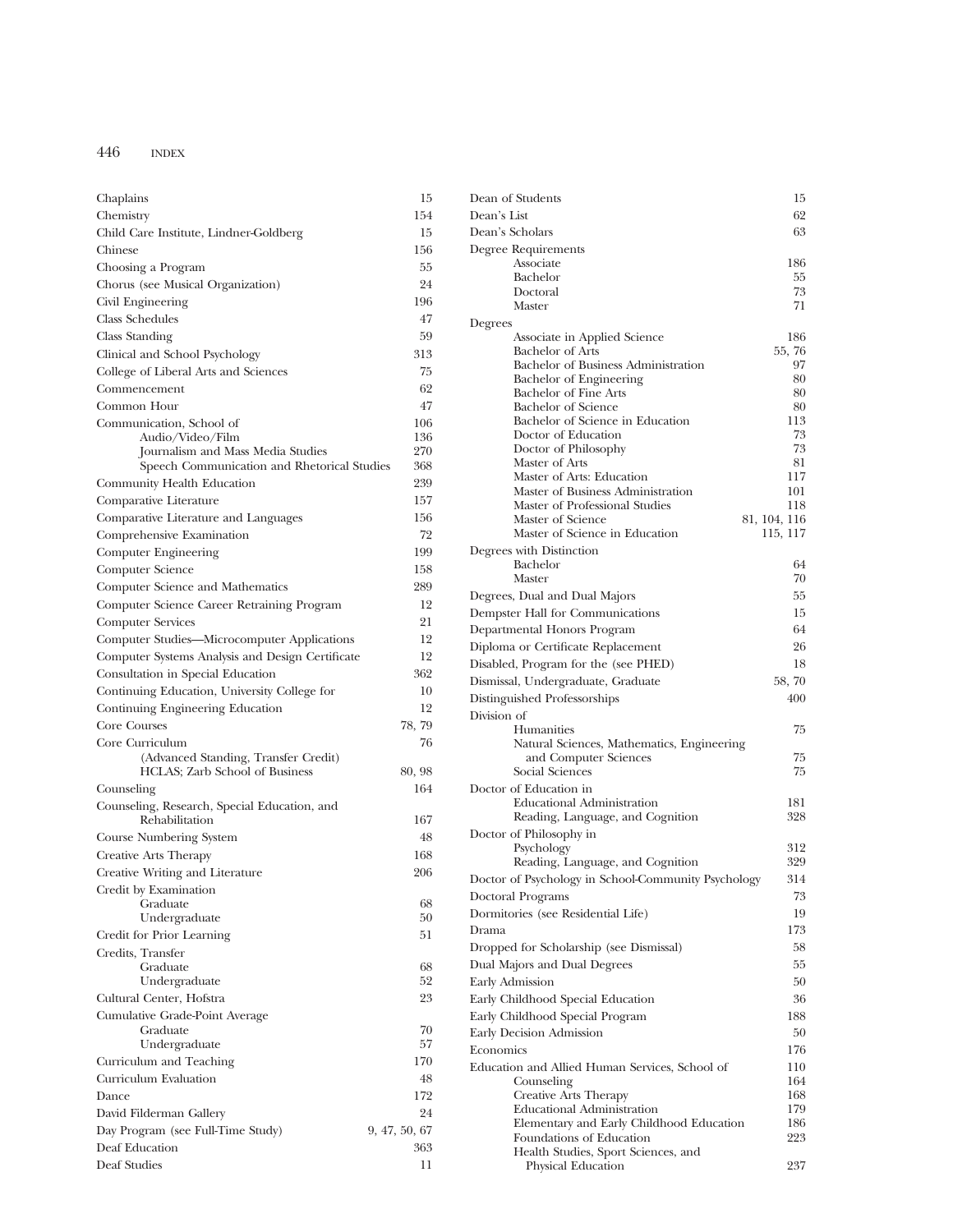| Marriage and Family Therapy                                              | 284        | Finance Certificate Program                            | 11       |
|--------------------------------------------------------------------------|------------|--------------------------------------------------------|----------|
| Reading                                                                  | 326        | Financial Aid                                          | 27       |
| Rehabilitation Counseling                                                | 332        | Fine Arts                                              | 218      |
| Research<br>Secondary Education                                          | 337<br>340 | FLP (Freshman-Level Programs)                          | 265      |
| Special Education                                                        | 358        | Food Services                                          | 16       |
| Writing                                                                  | 377        | Foreign Language Awards                                | 43       |
| Education Abroad (see International Study)                               | 17         | Foreign Language Education                             | 342      |
| <b>Educational Administration</b>                                        | 179        | Foreign Languages and Literature                       |          |
| <b>Educational Psychology</b>                                            | 167        | (see Comparative Literature and Languages)             | 157      |
| <b>Educational Services</b>                                              | 21         | Foreign Students (see International Students)          | 17       |
| <b>Educational Studies Program</b>                                       | 185        | Foreign Study (see International Study)                | 17       |
| Elective                                                                 | 47         | Foundations of Education                               | 223      |
| <b>Electrical Engineering</b>                                            | 199        | French                                                 | 225      |
| <b>Electron Microscopy</b>                                               | 142        | Freshman Advancement                                   | 16       |
| Elementary and Bilingual Education                                       | 189        | Full- and Half-time Graduate                           |          |
| Elementary and Early Childhood Education                                 | 188        | <b>Student Status</b>                                  | 67       |
| ELP (English Language Program)                                           | 212        | <b>Full-Time Study</b>                                 |          |
| Emily Lowe Gallery                                                       | 24         | Undergraduate                                          | 9,47,50  |
|                                                                          |            | Graduate                                               | 9,67     |
| <b>Employment Opportunities</b><br>(see Career Center)                   | 14         | Gallery                                                |          |
| Engineering                                                              | 196        | David Filderman                                        | 24       |
| Engineering, Continuing Education                                        | 12         | <b>Emily Lowe</b>                                      | 24       |
| Engineering, Electrical                                                  | 199        | <b>General Business</b>                                | 229      |
|                                                                          |            | Geography                                              | 230      |
| Engineering, Industrial                                                  | 197        | Geology                                                | 231      |
| Engineering, Mechanical                                                  | 200        | George Dempster Hall for Communications                | 15       |
| <b>Engineering Science</b>                                               | 198        | German                                                 | 234      |
| English                                                                  | 206        | Gerontology                                            | 235      |
| English and American Literature                                          | 206        | Government (see Political Science)                     | 308      |
| <b>English Education</b>                                                 | 342        | Grade-Point Average                                    | 57, 70   |
| English Language Program (ELP)                                           | 212        | <b>Grading System</b>                                  |          |
| Entrepreneurship Development, Center for                                 | 12         | Graduate                                               | 70       |
| <b>Environmental Engineering</b>                                         | 196        | Undergraduate                                          | 56       |
| <b>Environmental Resources</b>                                           | 213        | Graduate<br>Admission                                  | 67       |
| Essay, Master's                                                          | 73         | Courses Taken by Undergraduates                        | 59       |
| Examinations                                                             |            | Cumulative or Grade-Point Average                      | 70       |
| <b>Advanced Placement</b>                                                | 50         | Degree Time Limitation                                 | 74       |
| College-Level Equivalency Program (CLEP)                                 | 51<br>72   | Grades                                                 | 70       |
| Comprehensive<br>Graduate Management Admission Test                      | 12         | Programs                                               | 67       |
| New York State Proficiency                                               | 51         | Management Admission Test<br>Nondegree Study           | 12<br>67 |
| Exclusion from the University                                            | 61         | <b>Transfer Credit</b>                                 | 68       |
| Executive Master of Business Administration                              | 103        | Graduate Management Admission Test                     | 12       |
| <b>Exercise Specialist</b>                                               | 238        | Graduate Record Examination                            | 12       |
| Expenses (see Tuition and Fees)                                          | 25         | Graduation, Application for                            |          |
| <b>Facilities and Services</b>                                           | 14         | Graduate                                               | 73       |
| <b>Faculty Listing</b>                                                   | 403        | Undergraduate (see Final                               |          |
|                                                                          |            | Semester Registration)                                 | 62       |
| Family Therapy, Master's Degree                                          | 284        | Grants and Loans                                       | 29       |
| Family Therapy, Post-Master's Degree                                     | 285        | Greek                                                  | 236      |
| Family Education Rights and Privacy Act<br>(see Availability of Records) | 49         | Guidance (Counseling)                                  | 164      |
| Federal Perkins Loan Program                                             | 30         | Health Administration                                  | 242      |
|                                                                          | 30         | <b>Health Center</b>                                   | 16       |
| Federal Work Study                                                       | 25         | <b>Health Education</b>                                | 243      |
| Fees                                                                     |            | Health Studies, Sport Sciences, and Physical Education | 237      |
| <b>Filderman Gallery</b>                                                 | 24         | Hebrew                                                 | 257      |
| Film Production (see School of Communication)                            | 106        | High School Students, Superior                         | 52       |
| Final Semester Registration                                              |            | History                                                | 258      |
| Graduate (see Application for Graduation)<br>Undergraduate               | 73<br>62   | Hofstra at a Glance                                    | 7        |
| Finance                                                                  | 214        | Hofstra College of Liberal Arts and Sciences           | 75       |
|                                                                          |            |                                                        |          |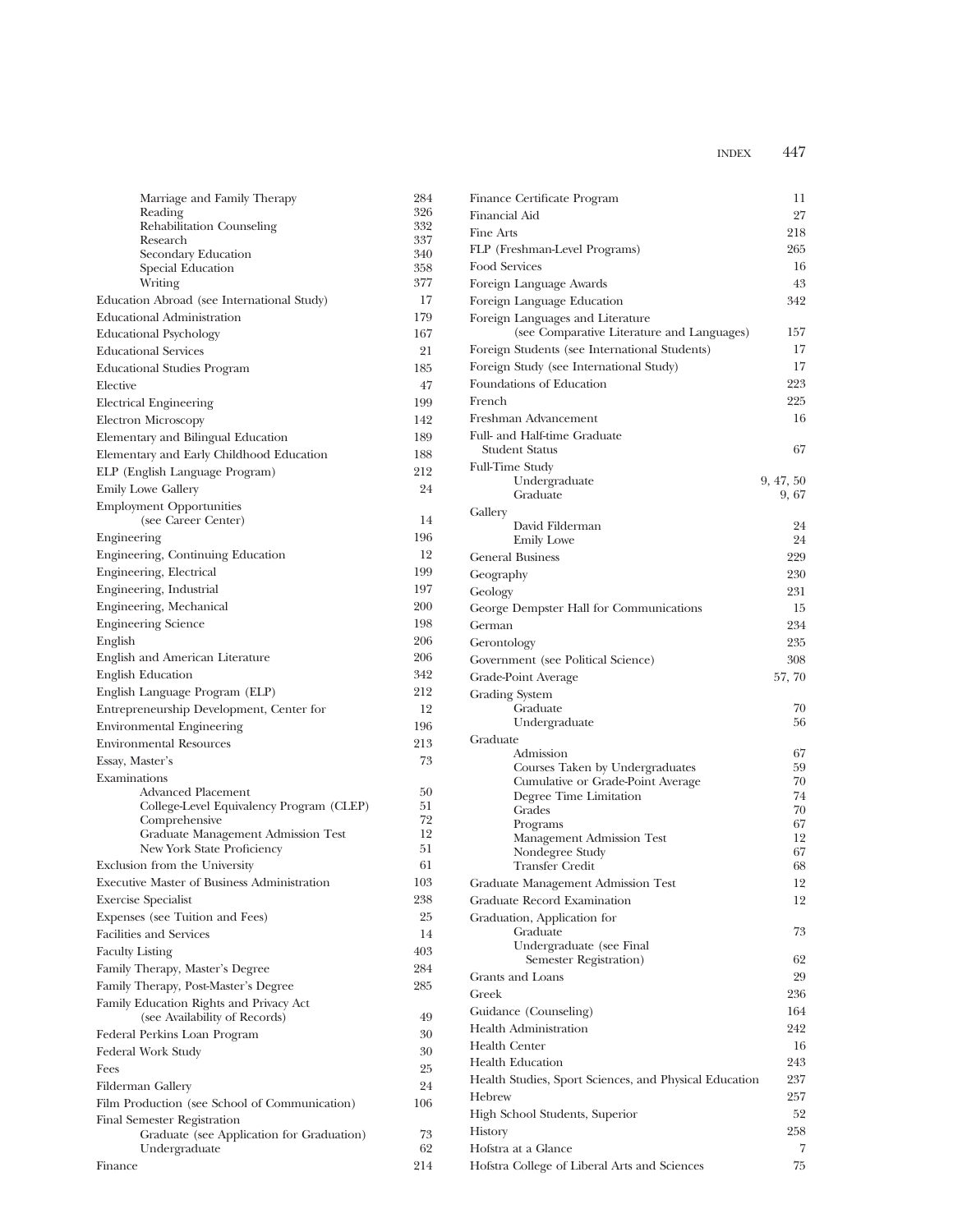| Hofstra Cultural Center                                            | 23         |
|--------------------------------------------------------------------|------------|
| Hofstra Museum                                                     | 23         |
| Hofstra USA                                                        | 16         |
| Honesty, Policy on Academic                                        | 46         |
| <b>Honor Organizations</b>                                         |            |
| Graduate                                                           | 71         |
| Undergraduate                                                      | 64         |
| Honors, Bachelor Degree with                                       | 64         |
| Honors, Departmental                                               | 64         |
| Honors, Master's (see Master's Degree with Distinction)            | 70         |
| Honors, Prizes and Awards                                          | 43         |
| <b>Honors Programs</b>                                             | 63         |
| <b>Honors Seminars</b>                                             | 63         |
| Housing (see Residential Life)                                     | 19         |
| Human Cytogenetics                                                 | 142        |
| Humanities                                                         | 263        |
| Humanities, Division of the                                        | 75<br>134  |
| Art History and Humanities<br>Comparative Literature and Languages | 156        |
| Drama                                                              | 173        |
| English                                                            | 206        |
| Fine Arts                                                          | 218        |
| French<br><b>Ibero-American Studies</b>                            | 225<br>355 |
| Music                                                              | 296        |
| Spanish                                                            | 354        |
| Human Resources Management Certificate Program                     | 11         |
| <b>Inactive Grades</b>                                             | 54         |
| <b>Industrial Engineering</b>                                      | 197        |
| Industrial/Organizational Psychology                               | 311        |
| Infirmary (see Health Services)                                    | 16         |
| Institute of the Arts                                              | 24         |
| <b>Instructional Areas</b>                                         | 8          |
| Intercollegiate Athletics                                          | 16         |
| Interdisciplinary Programs                                         | 265        |
| Interdisciplinary Studies (M.A.)                                   | 95, 264    |
| <b>International Affairs</b>                                       | 265        |
| <b>International Business</b>                                      | 266        |
| International Business Certificate Program                         | 11         |
| <b>International Students</b>                                      | 17         |
| <b>International Study</b>                                         | 17         |
| Intramural Sports (see Recreation)                                 | 18         |
| Italian                                                            | 268        |
| Italian Studies                                                    | 269        |
| January Session                                                    | 10         |
| Japanese                                                           | 269        |
| Jewish Studies                                                     | 269        |
| Journalism                                                         | 270        |
| Journalism and Mass Media Studies                                  | 287        |
| Judaica (see Jewish Studies)                                       | 269        |
| Juris Doctor/Master of Business Administration                     | 102        |
| Language Laboratory                                                | 21         |
| Late Registration Fee                                              | 25         |
| Latin                                                              | 272        |
| Law. School of                                                     | 119        |
| Law School Admission Test                                          | 12         |
|                                                                    | 310        |
| Law (see Prelaw Studies)                                           |            |
| Legal Nurse Consultant Certificate Program                         | 12         |
| Liberal Arts Colloquia                                             | 273        |
| Liberal Arts Courses                                               | 48         |

| 23         | Liberal Arts, Definition of                                  | 48         |
|------------|--------------------------------------------------------------|------------|
| 23         | Liberal Arts Program                                         | 273        |
| 16         | Liberal Arts Studies (credit and noncredit)                  | 12         |
| 46         | Library, Joan and Donald E. Axinn                            | 22         |
|            | Linguistics                                                  | 273        |
| 71         | Linguistics, Applied                                         | 273        |
| 64         | Literature in Translation                                    | 274        |
| 64         | Living Accommodations (see Residential Life)                 | 19         |
| 64         | Loans                                                        | 29         |
| 70         | Long Island Studies Institute                                | 24         |
| 43         | Lowe Gallery                                                 | 24         |
| 63         | Mack Hall, David S.                                          | 21         |
| 63         | Maintaining Matriculation Fee (see also Final                |            |
| 19         | Semester Registration)                                       | 25, 62, 73 |
| 142        | Major, Change of                                             | 46         |
| 263        | Major Degree Requirements                                    |            |
| 75         | Associate in Applied Science                                 | 186        |
| 134        | <b>Bachelor of Arts</b>                                      | 76         |
| 156<br>173 | Bachelor of Business Administration                          | 97         |
| 206        | Bachelor of Engineering                                      | 80         |
| 218        | <b>Bachelor of Fine Arts</b>                                 | 80         |
| 225        | <b>Bachelor</b> of Science                                   | 80         |
| 355        | Bachelor of Science in Education                             | 113        |
| 296        | Doctor of Education<br>Doctor of Philosophy                  | 73<br>73   |
| 354        | Master of Arts                                               | 71         |
| 11         | Master of Arts: Education                                    | 116        |
| 54         | Master of Business Administration                            | 101        |
| 197        | Master of Science in Education                               | 115, 116   |
| 311        | Major, dual                                                  | 55         |
| 16         | Managed Care                                                 | 244        |
| 24         | Management                                                   | 276        |
| 8          | Management and General Business                              | 276        |
| 16         | Map, Campus                                                  | 389        |
| 265        | Marine Laboratory                                            | 18         |
| 264        | Marketing                                                    | 280        |
| 265        | Marketing Certificate Program                                | 11         |
|            |                                                              | 280        |
| 266        | Marketing and International Business                         |            |
| 11         | Marking System<br>Graduate                                   | 70         |
| 17         | Undergraduate                                                | 56         |
| 17         | Marriage and Family Therapy                                  | 284        |
| 18         | Marriage and Family Therapy Clinic                           | 22         |
| 268        |                                                              |            |
| 269        | Master of Arts<br>Applied Linguistics (TESL)                 | 81<br>273  |
| 10         | <b>Applied Mathematics</b>                                   | 290        |
| 269        | Bilingualism                                                 | 140        |
| 269        | <b>Biology</b>                                               | 141        |
| 270        | Comparative Literature                                       | 156        |
| 287        | Computer Science                                             | 158        |
| 269        | Creative Arts Therapy                                        | 168        |
| 102        | Early Childhood                                              | 190<br>186 |
|            | Elementary Education<br>English                              | 206        |
| 21         | French                                                       | 225        |
| 25         | <b>Health Administration</b>                                 | 242        |
| 272        | <b>History</b>                                               | 258        |
| 119        | Humanities                                                   | 263        |
| 12         | Industrial/Organizational Psychology                         | 311        |
| 310        | <b>Interdisciplinary Studies</b>                             | 264        |
| 12         | Marriage and Family Therapy                                  | 284<br>290 |
| 273        | Mathematics, Applied<br>Mathematics, Science, and Technology | 190        |
| 48         | Psychology                                                   | 311        |
|            |                                                              |            |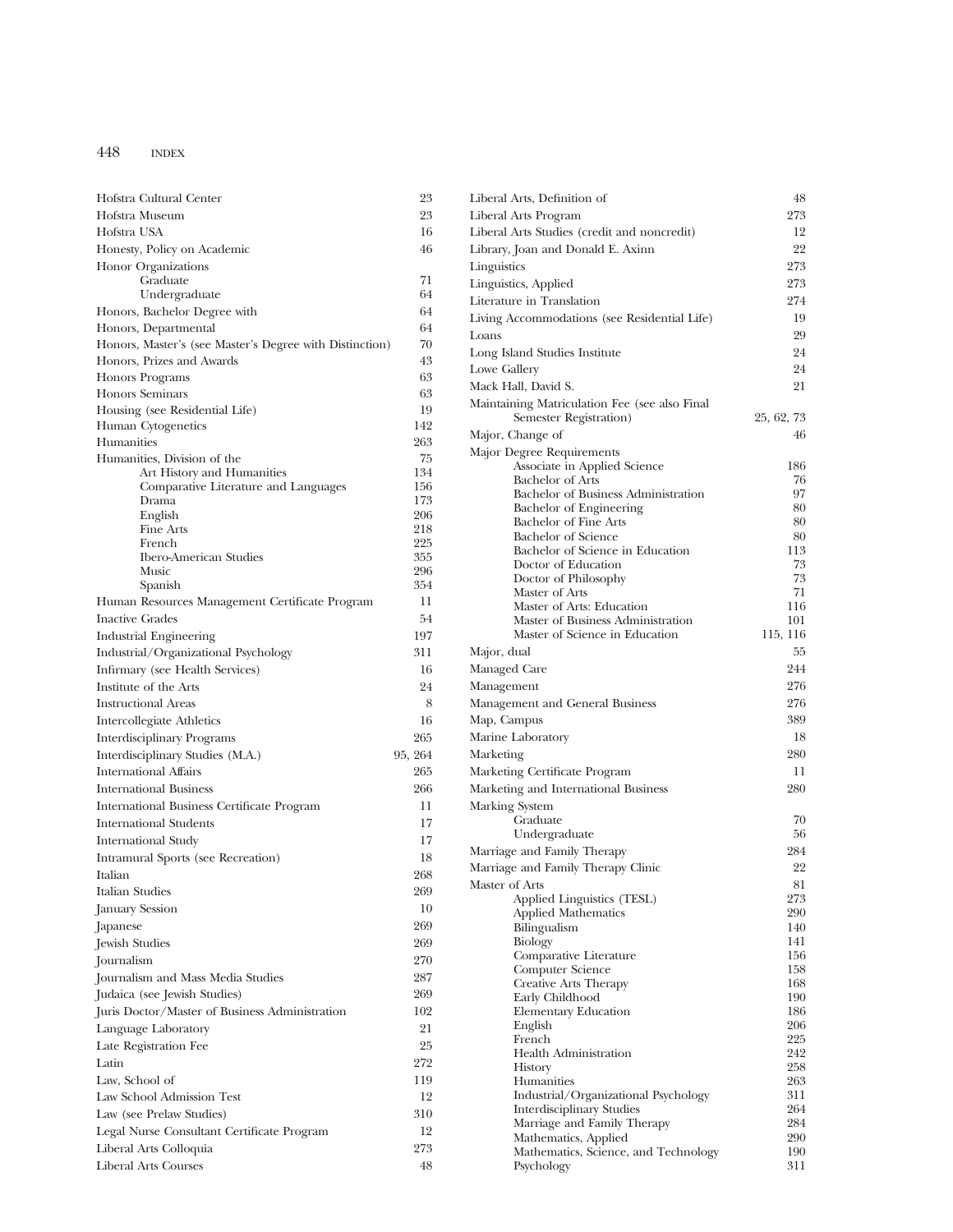|             | Reading, Language, and Cognition                        | 327        | Music Listening Room                              | 24         |
|-------------|---------------------------------------------------------|------------|---------------------------------------------------|------------|
|             | Secondary Education                                     | 347        | Musical Organizations                             | 24         |
|             | Spanish                                                 | 355        | Natural Science                                   | 301        |
|             | Special Education<br>Special Program in Early Childhood | 362<br>190 | Natural Sciences, Mathematics, Engineering        |            |
|             | Speech-Language Audiology or Pathology                  | 371        | and Computer Sciences,                            |            |
|             | Master of Business Administration                       | 101        | Division of the                                   | 75         |
|             | Thesis Binding Fee                                      | 26         | Astronomy                                         | 136<br>140 |
|             | Master of Business Administration/Juris Doctor          | 102        | Biochemistry<br>Biology                           | 141        |
|             | Master of Professional Studies                          | 359        | Chemistry                                         | 154        |
|             | Master of Science                                       | 81, 113    | Computer Science                                  | 158        |
|             | Accounting                                              | 104        | Engineering                                       | 196        |
|             | Accounting and Taxation                                 | 105        | <b>Environmental Resources</b>                    | 213        |
|             | Accounting Information Systems                          | 105        | Geology                                           | 231        |
|             | <b>Applied Mathematics</b>                              | 290        | Mathematics<br>Meteorology                        | 288<br>294 |
|             | Computer Science                                        | 159<br>235 | Natural Science                                   | 301        |
|             | Gerontology<br><b>Health Education</b>                  | 243        | Physics                                           | 306        |
|             | Human Cytogenetics                                      | 142        | Premedical                                        | 310        |
|             | Physical Education                                      | 244        | Technology and Public Policy                      | 376        |
|             | School-Community Psychology                             | 312        | New College of Hofstra                            | 83         |
|             | Taxation                                                | 105        | New York State Certification                      | 111        |
|             | Master of Science in Education                          | 115, 117   | New York State Education Department               |            |
|             | Bilingual Elementary Education                          | 189        | Inventory of Registered Programs                  | 442        |
|             | Bilingual Secondary Education                           | 345        | New York State Proficiency Examinations           | 51         |
|             | Counseling<br>Early Childhood Education, PreK-6         | 164<br>189 | New York State Tuition Assistance                 | 30         |
|             | Early Childhood Special Education                       | 360        | NOAH (New Opportunities at Hofstra)               | 301        |
|             | <b>Educational Administration</b>                       | 180        | Nondegree Study Graduate                          | 67         |
|             | Elementary Education PreK-6                             | 188        | Nonliberal Arts Courses                           | 48         |
|             | Foundations of Education                                | 223        | Nonmatriculated Study                             |            |
|             | Reading                                                 | 326        | Graduate                                          | 67         |
|             | Rehabilitation Counseling                               | 332        | Undergraduate                                     | 52         |
|             | Secondary Education<br>Special Education                | 345<br>359 | Numbering System                                  | 48         |
|             | Special Education and Art Therapy                       | 361        | Off-Campus Education                              | 81, 83     |
|             | Teaching of English as a Second Language                |            | Office of the Dean of Students                    | 15         |
|             | (TESL)                                                  | 346        | Office of Student Employment                      | 20         |
|             | Master's Degrees, Regulations Governing                 | 71         | Oral Biology                                      | 142        |
|             | Master's Degree with Distinction                        | $70\,$     | Orchestra (see Musical Organizations)             | 24         |
|             | Master's Essay or Thesis                                | 73         |                                                   | 18, 121    |
|             | Master's Programs                                       | 68         | PALS (Program for Academic Learning Skills)       | 12         |
| Mathematics |                                                         | 288        | Paralegal Studies Certificate Program             |            |
|             | Mathematics, Applied                                    | 290        | Parking                                           | 18         |
|             | Mathematics Education                                   | 343        | Part-time Studies, Center for                     | 15         |
|             | Mathematics, Science, and Technology                    | 190        | Part-Time Study                                   | 10, 52, 67 |
|             | Matriculated Student                                    | 47         | $Pass/D+/D/Fail$ , Undergraduate                  | 57         |
|             |                                                         |            | Pass/Fail Graduate                                | 70         |
|             | Mechanical Engineering                                  | 200        | PEIR (Professionals and Executives in Retirement) | 12         |
|             | Medical Care (see Health Services)                      | 16         | Perkins Loan Program, Federal                     | 30         |
|             | Medicine (see Premedical Studies)                       | 310        | Permission to Attend from Other Colleges          | 47         |
| Meteorology |                                                         | 294        | Permission to Attend Other Colleges               | 59         |
|             | Middle Income Plan                                      | 28         | PHED (Program for the                             |            |
|             | Middle School Extension, grades 5-6                     | 347        | Higher Education of the Disabled)                 | 18         |
|             | Middle School Extension, grades 7-9                     | 191        | Philosophy                                        | 303        |
|             | Military Science                                        | 294        | Philosophy of Science                             | 306        |
|             | Minor Concentration Requirements                        |            | Physical Education and Recreation (see Health)    |            |
|             | Bachelor of Arts                                        | 76         | Studies, Sport Sciences, and Physical Education)  | 237        |
|             | Bachelor of Business Administration                     | 99         | Physics                                           | 306        |
|             | <b>Bachelor</b> of Science                              | 76         | Political Science                                 | 308        |
|             | Bachelor of Science in Education                        | 112        | Postdoctoral, Psychology                          | 316        |
|             | MLP (Mixed-Level Programs)                              | 265        | Post-Master's Degree                              |            |
|             | Modern Greek                                            | 296        | <b>Family Therapy</b>                             | 285        |
| Music       |                                                         | 296        | Sex Counseling                                    | 165        |
|             | Music Education                                         | 343        | Postsecondary Transition Specialist               | 363        |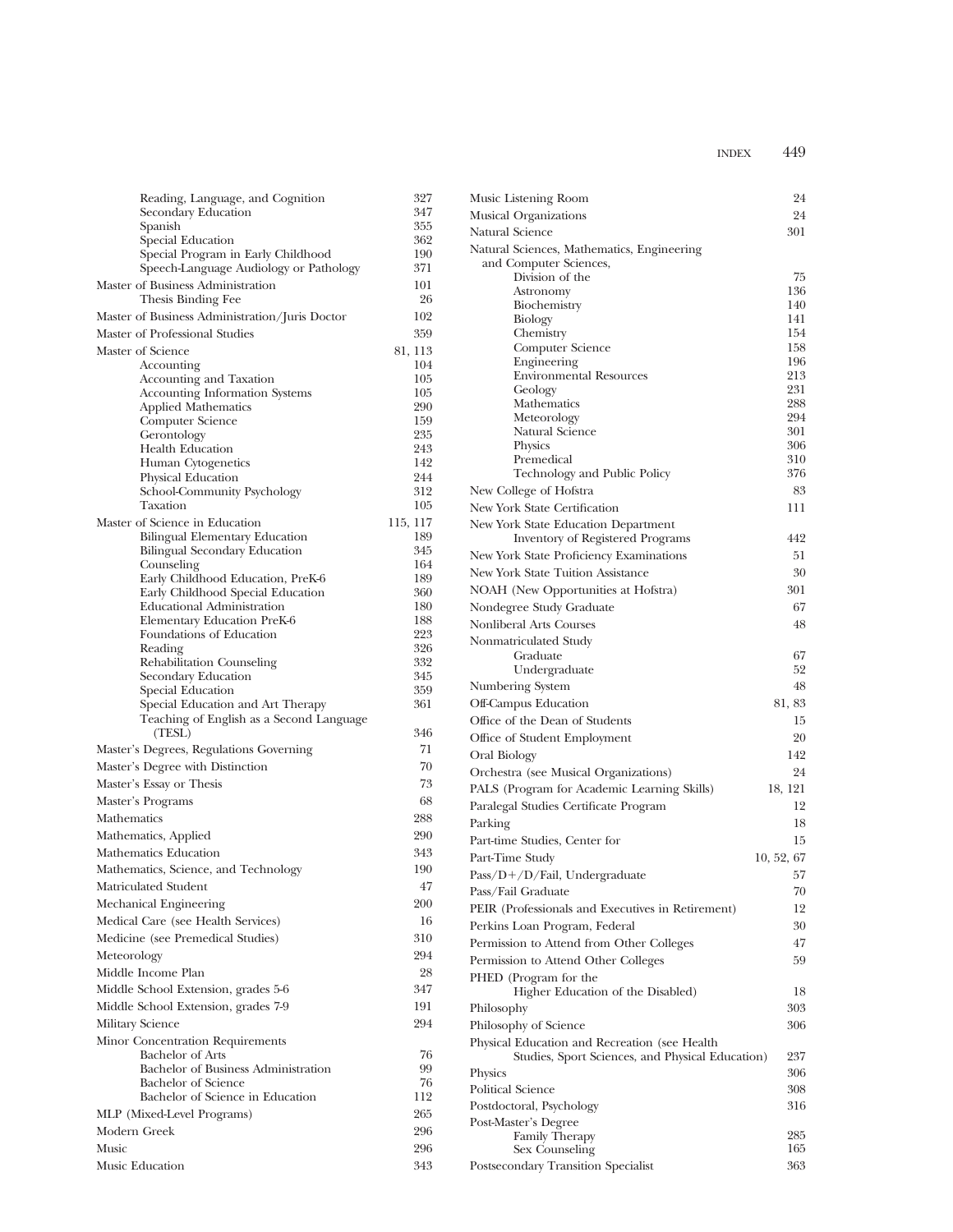| Predental Studies (see Premedical Studies)            | 310        | <b>Bachelor of Arts</b>                                        | 76                  |
|-------------------------------------------------------|------------|----------------------------------------------------------------|---------------------|
| <b>Prelaw Studies</b>                                 | 310        | Bachelor of Business Administration                            | 97                  |
| Premedical/Prehealth Professional Studies             | 310        | Bachelor of Engineering                                        | 80                  |
| Prior Learning                                        | 51         | Bachelor of Fine Arts                                          | 80                  |
| Privacy Act                                           | 49         | <b>Bachelor</b> of Science<br>Bachelor of Science in Education | 80<br>113           |
| Private Instruction Fee                               | 26         | Doctor of Education                                            | 73                  |
| Prizes and Awards                                     | 43         | Doctor of Philosophy                                           | 73                  |
|                                                       | 58         | Doctor of Psychology                                           | 312                 |
| Probation Standards-Undergraduate                     |            | Master of Arts                                                 | 71                  |
| Graduate                                              | 71         | Master of Arts: Education                                      | 117                 |
| Professional Diploma                                  |            | Master of Business Administration                              | 101                 |
| Counseling<br><b>Educational Administration</b>       | 165<br>181 | Master of Science<br>Master of Science in Education            | 81, 117<br>115, 117 |
| Managed Care                                          | 244        | Requirements, University                                       | 61                  |
| Marriage and Family Therapy                           | 285        |                                                                | 337                 |
| Reading                                               | 327        | Research                                                       |                     |
| Special Education                                     | 359        | Reserve Officers Training Corps (ROTC)                         | 294                 |
| Professionals and Executives in Retirement (PEIR)     | 12         | Residence Hall Fees                                            | 26                  |
| Program Change Fee                                    | 25         | Residence Halls (see Residential Life)                         | 19                  |
| Program, Change of                                    | 59         | Residence Requirement                                          | 53                  |
| Program Evaluation                                    | 337        | Respecialization, Postdoctoral Program, Psychology             | 316                 |
| Program Planning                                      | 55         | Russian                                                        | 339                 |
| Programs of Study                                     |            | Saturday Classes for Young People                              | 13                  |
| Associate                                             | 186        | Schedules, Class                                               | 47                  |
| Bachelor's                                            | 55         | Scholarships (see Financial Aid)                               | 27                  |
| Doctoral                                              | 73         | School and Community Health Education                          | 238                 |
| Master's                                              | 68         | School-Community Psychology                                    | 314                 |
| Provisional Courses                                   | 379        | School Counselor Bilingual Extension                           | 165                 |
| Provost's Scholars                                    | 62         | School Health Education                                        | 238                 |
| Psychological Evaluation and Research Center          | 22         | School of Business, Frank G. Zarb                              | 96                  |
| Psychology                                            | 311        | School of Communication                                        | 106                 |
| Psy.D. in School-Community Psychology                 | 314        | School of Education and Allied Human Services                  | 110                 |
| Public History                                        | 258        | School of Law                                                  | 119                 |
| Publishing Studies and Literature                     | 206        | School for University Studies                                  | 120                 |
| Quantitative Methods                                  | 324        | Science Education                                              | 343                 |
| Radio                                                 | 24         | Secondary Education                                            | 340                 |
| Reading                                               | 326        | Second Bachelor's Degree                                       | 55                  |
| Reading/Communications Resource Center                | 23         | Secretarial and Office Subjects                                | 341                 |
| Reading/Writing Learning Center                       | 23         | Semester Hour                                                  | 47                  |
| Readmission                                           |            | Senate Committees                                              | 398                 |
| Undergraduate                                         | 54         | Senior Citizens Tuition                                        | 46                  |
| Graduate                                              | 68         |                                                                |                     |
| Records, Availability                                 | 49         | Services and Facilities                                        | 14                  |
| Recreation Program                                    | 18         | Sex Counseling                                                 | 165                 |
| Refresher Course (see Repeated Course)                | 59         | Social Sciences, Division of the<br>Anthropology               | 75<br>131           |
| Refund Policy (Undergraduate and Graduate)            | 60         | Economics                                                      | 176                 |
| Registration Fee (University Fee)                     | 25         | Geography                                                      | 230                 |
| Registration, Final Semester                          |            | History                                                        | 258                 |
| Graduate (see Application for Graduation)             | 73         | Philosophy                                                     | 303                 |
| Undergraduate                                         | 62         | Political Science                                              | 308                 |
| Regulations Governing Doctoral Programs               | 73         | Psychology<br>Sociology                                        | 311<br>351          |
| Regulations Governing Graduate Programs               | 71         | Speech-Language-Hearing Sciences                               | 370                 |
| Rehabilitation Counseling                             | 332        | Social Studies Education                                       | 343                 |
| Rehabilitation Counseling of Persons with Psychiatric |            | Sociology                                                      | 351                 |
| Disabilities                                          | 333        | The Solomon Amendment                                          | 49                  |
| Religious Studies                                     | 336        | Spanish                                                        | 354                 |
| Remission of Tuition (see Refund Policy)              | 60         | Special Academic Projects                                      | 125                 |
| Repeated Course                                       | 59         | Special Admissions                                             | 52                  |
| Requirements for the Major and Minor                  |            | Special Education and Art Therapy                              | 361                 |
| (where applicable) in                                 | 186        | Special Education                                              | 358                 |
| Associate Degree                                      |            |                                                                |                     |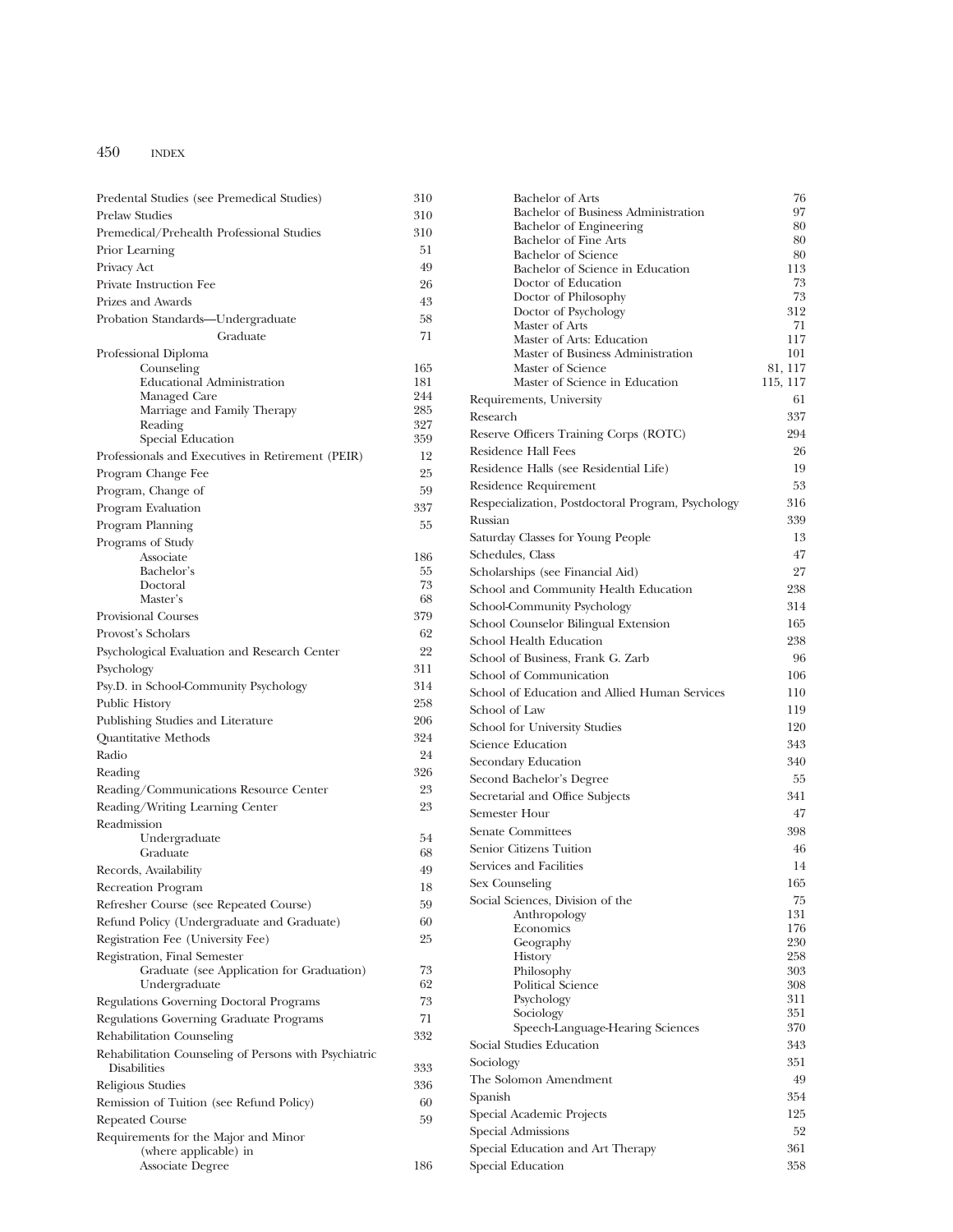| Special Education and Rehabilitation Center                                      | 23       | Trans   |
|----------------------------------------------------------------------------------|----------|---------|
| Special Education Assessment and Diagnosis                                       | 363      |         |
| Special Education Bilingual Extension Program                                    | 361      |         |
| Specialization, Fields of                                                        |          |         |
| Graduate                                                                         | 68       |         |
| Undergraduate                                                                    | 55       | Trust   |
| Speech and Hearing Handicapped, Preparation for<br>Eligibility for Certification | 371      | Tuitio  |
| Speech Communication and Rhetorical Studies                                      | 368      | Tuitio  |
| Speech-Language-Hearing Sciences                                                 | 370      | Tuitio  |
| Speech Communication Education                                                   | 344      | Unde    |
| Speech-Language-Hearing Center                                                   | 23       | Unde    |
| Speech-Language Pathology or Audiology                                           | 370      | Unde    |
| <b>State Grants</b>                                                              | 31       | Unde    |
| <b>Student Activities</b>                                                        | 19       | Unive   |
| <b>Student Center</b>                                                            | 20       | Unive   |
| Student Employment (see Office of Student Employment)                            | 20       | Unive   |
| <b>Student Services and Facilities</b>                                           | 14       | Unive   |
| Study Abroad (see International Study)                                           | 17       | Unive   |
| Summer Camps                                                                     | 13       |         |
| Summer Language Program, Spanish                                                 | 355      | Unive   |
| <b>Summer Sessions</b>                                                           | 10       | Unive   |
| Sunday College at Hofstra                                                        | 12       | Unive   |
| Swim Center                                                                      | 21       | Unive   |
| <b>TAP</b>                                                                       | 30       | Unive   |
| Taxation                                                                         | 105      | Unive   |
| Teaching, Preparation for                                                        |          | Unive   |
| Elementary                                                                       | 112, 187 | Unive   |
| Secondary                                                                        | 112, 340 | Veter   |
| Teaching of English as a Second Language                                         | 346      | Veter   |
| Teaching of Writing                                                              | 377      | Visitii |
| Technical Services, University                                                   | 21       | Visitii |
| Technology and Public Policy                                                     | 376      | Vocat   |
| Tests (see Credit by Examination)                                                |          | Cei     |
| Graduate                                                                         | 68       | Witho   |
| Undergraduate                                                                    | 50       |         |
| <b>Theater Arts</b>                                                              | 174      |         |
| Thesis, Master's (see Master's Essay)                                            | 73       | Witho   |
| Time Limitation                                                                  |          |         |
| Doctoral Degree<br>Master's Degree                                               | 74<br>71 |         |
|                                                                                  | 26       | Wom     |
| <b>Transcripts</b>                                                               |          | Work    |
| <b>Transfer Admissions</b><br><b>Full-Time Students</b>                          | 52       | WRH     |
| Graduate Program                                                                 | 68       | Write   |
| Part-Time Students                                                               | 52       | Writii  |
| Transfer Credit (Advance Standing) Policy                                        | 53       | Zarb,   |
|                                                                                  |          |         |

| <b>Transfer Credits</b><br>Graduate                                                 | 68  |
|-------------------------------------------------------------------------------------|-----|
| Undergraduate                                                                       | 52  |
| Undergraduate, HCLAS Core Curriculum<br>Undergraduate, Zarb School of Business Core | 76  |
| Curriculum                                                                          | 98  |
| <b>Trustees</b>                                                                     | 6   |
| Tuition and Fees                                                                    | 25  |
| <b>Tuition Deposit</b>                                                              | 52  |
| Tuition Remission (see Refund Policy)                                               | 60  |
| Undergraduate Admissions                                                            | 50  |
| Undergraduate Grades                                                                | 56  |
| Undergraduate Programs                                                              | 55  |
| Undergraduate Part-Time Study                                                       | 52  |
| University Advisement                                                               | 14  |
| University Club                                                                     | 21  |
| University College for Continuing Education                                         | 10  |
| University Computing Facility                                                       | 21  |
| <b>University Degree Requirements</b>                                               | 61  |
| University Fee                                                                      | 25  |
| University Honors Program                                                           | 63  |
| <b>University Honors Seminars</b>                                                   | 63  |
| University Probation Standards-Undergraduate                                        | 58  |
| University Requirements                                                             | 61  |
| University Studies, School for                                                      | 120 |
| University Tutorial Program                                                         | 58  |
| University Without Walls                                                            | 94  |
| Veterans' Benefits                                                                  | 32  |
| Veterans', Credits for                                                              | 51  |
| Visiting Another College                                                            | 59  |
| <b>Visiting Students</b>                                                            | 47  |
| Vocational Counseling (see Career Counseling<br>Center)                             | 15  |
| Withdrawal from a Course                                                            |     |
| Undergraduate                                                                       | 59  |
| Graduate                                                                            | 70  |
| Withdrawal from the University<br>Undergraduate                                     | 59  |
| Graduate                                                                            | 70  |
| Women's Studies                                                                     | 377 |
| Work/Study Program (see Student Employment)                                         | 20  |
| WRHU (Radio)                                                                        | 24  |
| Writers' Conference                                                                 | 12  |
| Writing                                                                             | 377 |
| Zarb, Frank G., School of Business                                                  | 96  |
|                                                                                     |     |